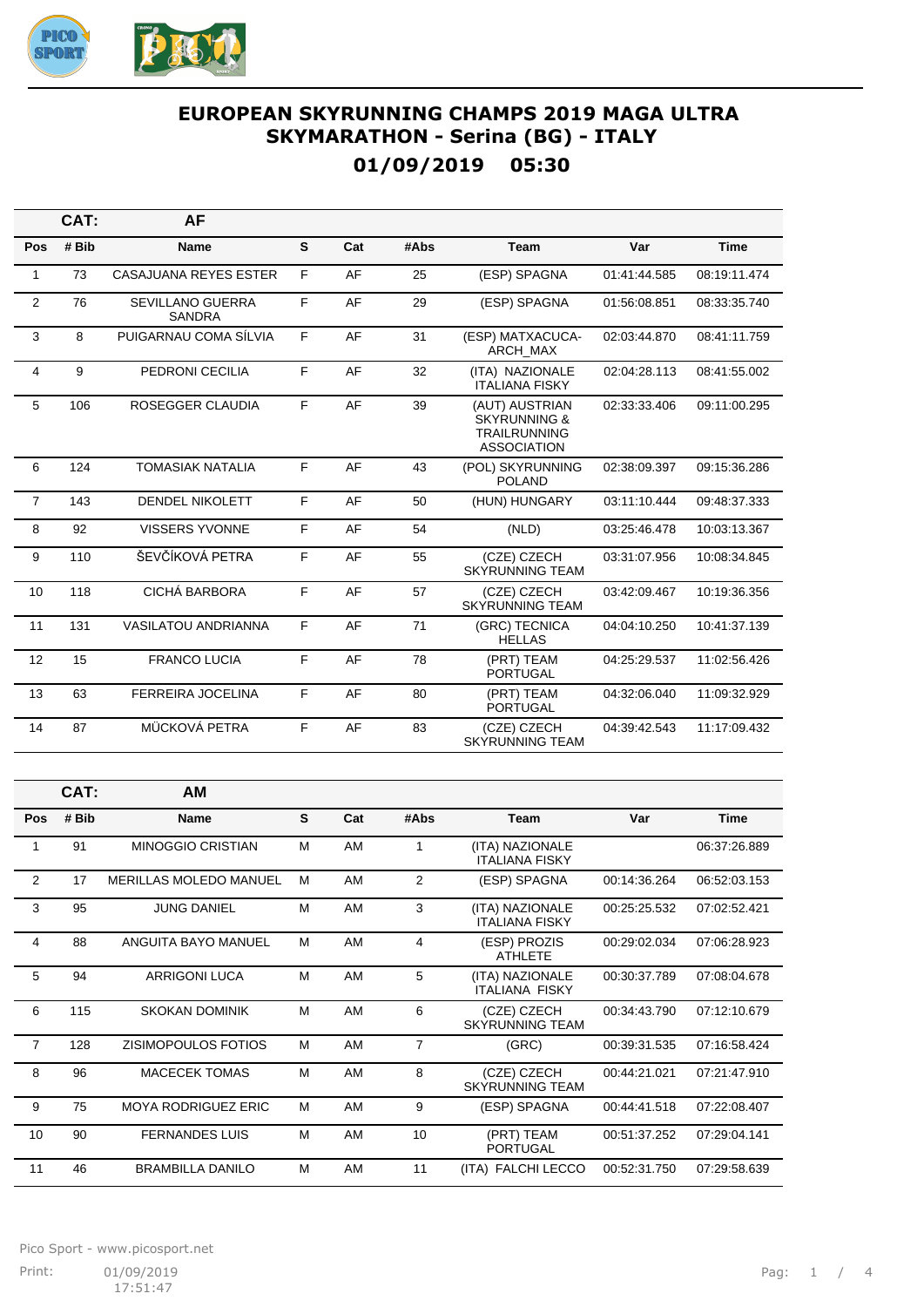

## **EUROPEAN SKYRUNNING CHAMPS 2019 MAGA ULTRA SKYMARATHON - Serina (BG) - ITALY 01/09/2019 05:30**

|     | CAT:  | AM                          |   |     |      |                                                            |              |              |
|-----|-------|-----------------------------|---|-----|------|------------------------------------------------------------|--------------|--------------|
| Pos | # Bib | Name                        | S | Cat | #Abs | Team                                                       | Var          | <b>Time</b>  |
| 12  | 120   | <b>ZEMANIK JAN</b>          | М | AM  | 12   | (CZE) CZECH<br><b>SKYRUNNING TEAM</b>                      | 00:58:29.536 | 07:35:56.425 |
| 13  | 74    | <b>GIL GARCIA ALFREDO</b>   | М | AM  | 13   | (ESP) SPAGNA                                               | 01:07:10.628 | 07:44:37.517 |
| 14  | 18    | <b>MICHELI GIAMBATTISTA</b> | М | AM  | 15   | (ITA) CARVICO<br><b>SKYRUNNING</b>                         | 01:13:58.606 | 07:51:25.495 |
| 15  | 19    | <b>CAROBBIO DANIELE</b>     | М | AM  | 17   | (ITA)                                                      | 01:25:26.585 | 08:02:53.474 |
| 16  | 105   | PAGNUEV ALEXEY              | М | AM  | 18   | (RUS) URALTRAIL<br>ADIDAS TERREX                           | 01:26:03.078 | 08:03:29.967 |
| 17  | 1     | <b>HAAHEIM LARS OLAF</b>    | М | AM  | 19   | (NOR)                                                      | 01:28:46.834 | 08:06:13.723 |
| 18  | 104   | RODRIGUES DA COSTA JULIO    | M | AM  | 20   | (AND) ANDORRA                                              | 01:29:57.339 | 08:07:24.228 |
| 19  | 135   | <b>LONGHI MATTEO</b>        | М | AM  | 21   | (ITA) RUNNERS<br><b>BERGAMO</b>                            | 01:32:12.347 | 08:09:39.236 |
| 20  | 24    | <b>SILVA NUNO</b>           | М | AM  | 22   | (PRT) TEAM<br>PORTUGAL                                     | 01:33:19.092 | 08:10:45.981 |
| 21  | 121   | <b>BURGER MARCUS</b>        | М | AM  | 23   | (AUT) SKYRUNNING<br>AND TRAILRUNNING<br><b>ASSOCIATION</b> | 01:38:13.099 | 08:15:39.988 |
| 22  | 69    | <b>LUSSANA EMIL</b>         | М | AM  | 24   | (ITA) LA RECASTELLO                                        | 01:41:01.587 | 08:18:28.476 |
| 23  | 113   | <b>BONZI LORIS</b>          | М | AM  | 26   | (ITA) SERIM                                                | 01:41:59.835 | 08:19:26.724 |
| 24  | 139   | PÁLFY MÁRTON                | М | AM  | 27   | (HUN) HUNGARY                                              | 01:50:46.855 | 08:28:13.744 |
| 25  | 37    | <b>BOGHI STEFANO</b>        | М | AM  | 28   | (ITA) G.S.A. COMETA                                        | 01:51:46.342 | 08:29:13.231 |
| 26  | 60    | <b>LORENZI FRANCESCO</b>    | М | AM  | 33   | (ITA) VICENZA<br><b>MARATHON</b>                           | 02:07:44.117 | 08:45:11.006 |
| 27  | 11    | RAGONESE SALVATORE          | м | AM  | 34   | (ITA) A.S.D BERGTEAM                                       | 02:09:13.874 | 08:46:40.763 |
| 28  | 36    | CARCANO GAETANO             | М | AM  | 35   | (ITA)                                                      | 02:14:06.630 | 08:51:33.519 |
| 29  | 85    | DANTAS BRUNO                | М | AM  | 36   | (PRT) TEAM<br><b>PORTUGAL</b>                              | 02:22:39.893 | 09:00:06.782 |
| 30  | 52    | <b>SALMASO MATTEO</b>       | M | AM  | 37   | (ITA) GAN NEMBRO                                           | 02:27:31.137 | 09:04:58.026 |
| 31  | 148   | <b>DEGASPERI MANUEL</b>     | М | AM  | 38   | (ITA) ASD MADE2WIN<br><b>TRENTEAM</b>                      | 02:31:05.396 | 09:08:32.285 |
| 32  | 132   | <b>COCCO MIRKO</b>          | М | AM  | 40   | (ITA) SCOTT                                                | 02:37:07.892 | 09:14:34.781 |
| 33  | 141   | NYAKAS GÁBOR                | Μ | AM  | 41   | (HUN) HUNGARY                                              | 02:37:30.401 | 09:14:57.290 |
| 34  | 150   | SANTAGIULIANA DAVIDE        | Μ | AM  | 42   | (ITA) LIBERO                                               | 02:37:52.147 | 09:15:19.036 |
| 35  | 57    | <b>BRESCIANI GIANLUIGI</b>  | Μ | AM  | 44   | (ITA) ASD GAN<br><b>NEMBRO</b>                             | 02:38:33.898 | 09:16:00.787 |
| 36  | 58    | <b>GRITTI MATTEO</b>        | М | AM  | 45   | (ITA)                                                      | 02:41:51.893 | 09:19:18.782 |
| 37  | 129   | <b>INVERNIZZI OSCAR</b>     | M | AM  | 46   | (ITA) ATLETICA VALLE<br>IMAGNA                             | 02:43:17.421 | 09:20:44.310 |
| 38  | 136   | SIGISMONDI MAURIZIO         | М | AM  | 47   | (ITA) ASD FODIPE                                           | 03:06:55.408 | 09:44:22.297 |
| 39  | 102   | CALVI DAVIDE                | М | AM  | 48   | (ITA)                                                      | 03:07:19.664 | 09:44:46.553 |
| 40  | 71    | PERICO GABRIELE             | M | AM  | 51   | (ITA) ASD NEVER GIVE<br>UP                                 | 03:13:48.947 | 09:51:15.836 |
| 41  | 123   | MERLINI MAURIZIO            | М | AM  | 52   | (ITA) ALTITUDE RACE 03:18:31.692                           |              | 09:55:58.581 |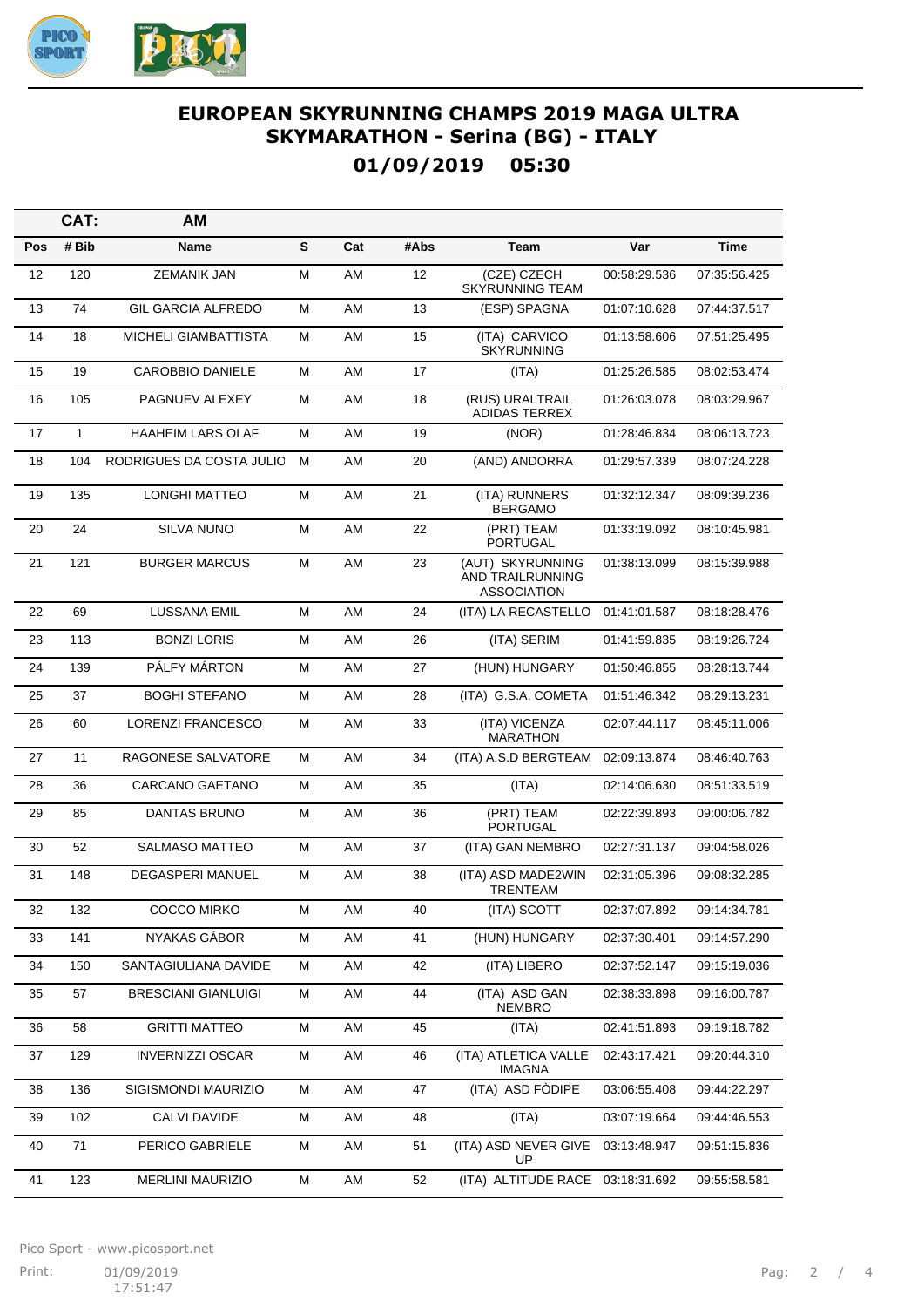

## **EUROPEAN SKYRUNNING CHAMPS 2019 MAGA ULTRA SKYMARATHON - Serina (BG) - ITALY 01/09/2019 05:30**

|     | CAT:  | AM                        |   |     |      |                                                  |              |              |
|-----|-------|---------------------------|---|-----|------|--------------------------------------------------|--------------|--------------|
| Pos | # Bib | <b>Name</b>               | S | Cat | #Abs | <b>Team</b>                                      | Var          | <b>Time</b>  |
| 42  | 67    | <b>FIORETTA SERGIO</b>    | M | AM  | 53   | (ITA) OSA<br>VALMADRERA                          | 03:19:31.943 | 09:56:58.832 |
| 43  | 109   | PESENTI FABIO             | Μ | AM  | 56   | (ITA) PLAYS                                      | 03:37:41.459 | 10:15:08.348 |
| 44  | 101   | <b>FERRARI NICOLA</b>     | М | AM  | 58   | (ITA)                                            | 03:45:06.729 | 10:22:33.618 |
| 45  | 39    | GIOVINETTI ALESSANDRO     | М | AM  | 59   | (ITA) 3 MORI RUNNING<br><b>TEAM</b>              | 03:48:51.740 | 10:26:18.629 |
| 46  | 40    | PASINI SIMONE             | М | AM  | 60   | (ITA)                                            | 03:50:02.484 | 10:27:29.373 |
| 47  | 142   | <b>ISENI SIMONE</b>       | М | AM  | 61   | (ITA)                                            | 03:50:17.473 | 10:27:44.362 |
| 48  | 130   | DEPONTI MATTEO            | Μ | AM  | 62   | (ITA) ASD MAGA                                   | 03:52:38.736 | 10:30:05.625 |
| 49  | 28    | <b>ESTEBAN MARIO</b>      | М | AM  | 63   | $(ESP)$ C.M.<br><b>IBONCIECHO</b>                | 03:54:33.763 | 10:32:00.652 |
| 50  | 86    | <b>MASONI DAVID</b>       | M | AM  | 64   | (ITA) ATLETICA CRAL<br><b>BANCO POPOLARE</b>     | 03:56:55.488 | 10:34:22.377 |
| 51  | 45    | <b>VISTALLI SVEN</b>      | Μ | AM  | 65   | (ITA) LIBERO                                     | 03:59:33.505 | 10:37:00.394 |
| 52  | 79    | <b>MAGGIONI MARIO</b>     | М | AM  | 66   | (ITA) LIBERO                                     | 04:00:08.005 | 10:37:34.894 |
| 53  | 56    | <b>BIAVA MARCO</b>        | Μ | AM  | 67   | (ITA) GAN NEMBRO                                 | 04:02:14.265 | 10:39:41.154 |
| 54  | 53    | <b>MOLOGNI FABRIZIO</b>   | М | AM  | 68   | (ITA)                                            | 04:02:25.012 | 10:39:51.901 |
| 55  | 10    | PAPIS ALESSANDRO          | Μ | AM  | 69   | (ITA) MONTANAIA<br><b>RACING</b>                 | 04:03:00.257 | 10:40:27.146 |
| 56  | 89    | FONTANA CLAUDIO           | M | AM  | 70   | (ITA) R4P                                        | 04:03:33.757 | 10:41:00.646 |
| 57  | 100   | <b>BARACHETTI ROBERTO</b> | M | AM  | 72   | (ITA) ATLETICA<br><b>MARATHON ALMENNO</b><br>S.S | 04:05:05.497 | 10:42:32.386 |
| 58  | 146   | <b>OSZACZKI GEZA</b>      | M | AM  | 73   | (HUN) HUNGARY                                    | 04:05:28.494 | 10:42:55.383 |
| 59  | 107   | <b>TAGLIABUE LORENZO</b>  | Μ | AM  | 74   | (ITA) GSA COMETA                                 | 04:07:28.257 | 10:44:55.146 |
| 60  | 111   | SONZOGNI PAOLO            | Μ | AM  | 75   | (ITA)                                            | 04:09:54.533 | 10:47:21.422 |
| 61  | 30    | PANZERI NICOLA            | M | AM  | 76   | (ITA)                                            | 04:14:58.513 | 10:52:25.402 |
| 62  | 62    | <b>BRIGNOLI ROBERTO</b>   | M | AM  | 81   | (ITA) TEAM GAAREN                                | 04:34:35.803 | 11:12:02.692 |
| 63  | 140   | <b>ISPANKI ZOLTAN</b>     | M | AM  | 82   | (HUN) HUNGARY                                    | 04:39:15.049 | 11:16:41.938 |
| 64  | 125   | <b>BERGAMINI PAOLO</b>    | М | AM  | 84   | (ITA)                                            | 04:42:13.031 | 11:19:39.920 |
| 65  | 22    | ALDAZ VERGARA RAUL        | М | AM  | 85   | (ESP) SARRIOS<br>ZARAGOZA 2007                   | 04:44:32.779 | 11:21:59.668 |
| 66  | 13    | ZANETTE MARCO             | М | AM  | 86   | (ITA)                                            | 04:48:58.787 | 11:26:25.676 |
| 67  | 65    | <b>LORENZI MICHELE</b>    | М | AM  | 87   | (ITA) CANTO DI<br><b>CORSA RUNNING</b><br>TEAM   | 04:52:21.567 | 11:29:48.456 |
| 68  | 84    | BERNABE LORENZO           | M | AM  | 88   | (ITA) EROCK TEAM                                 | 04:52:47.064 | 11:30:13.953 |
| 69  | 47    | <b>FIORELLI DIEGO</b>     | М | AM  | 89   | (ITA) OSA<br>VALMADRERA                          | 04:56:28.568 | 11:33:55.457 |
| 70  | 49    | ANGHINETTI MATTEO         | М | AM  | 91   | (ITA) CITTADELLA<br>1592                         | 04:57:11.563 | 11:34:38.452 |
| 71  | 55    | CONFALONIERI DANIELE      | М | AM  | 92   | (ITA)                                            | 05:08:10.085 | 11:45:36.974 |